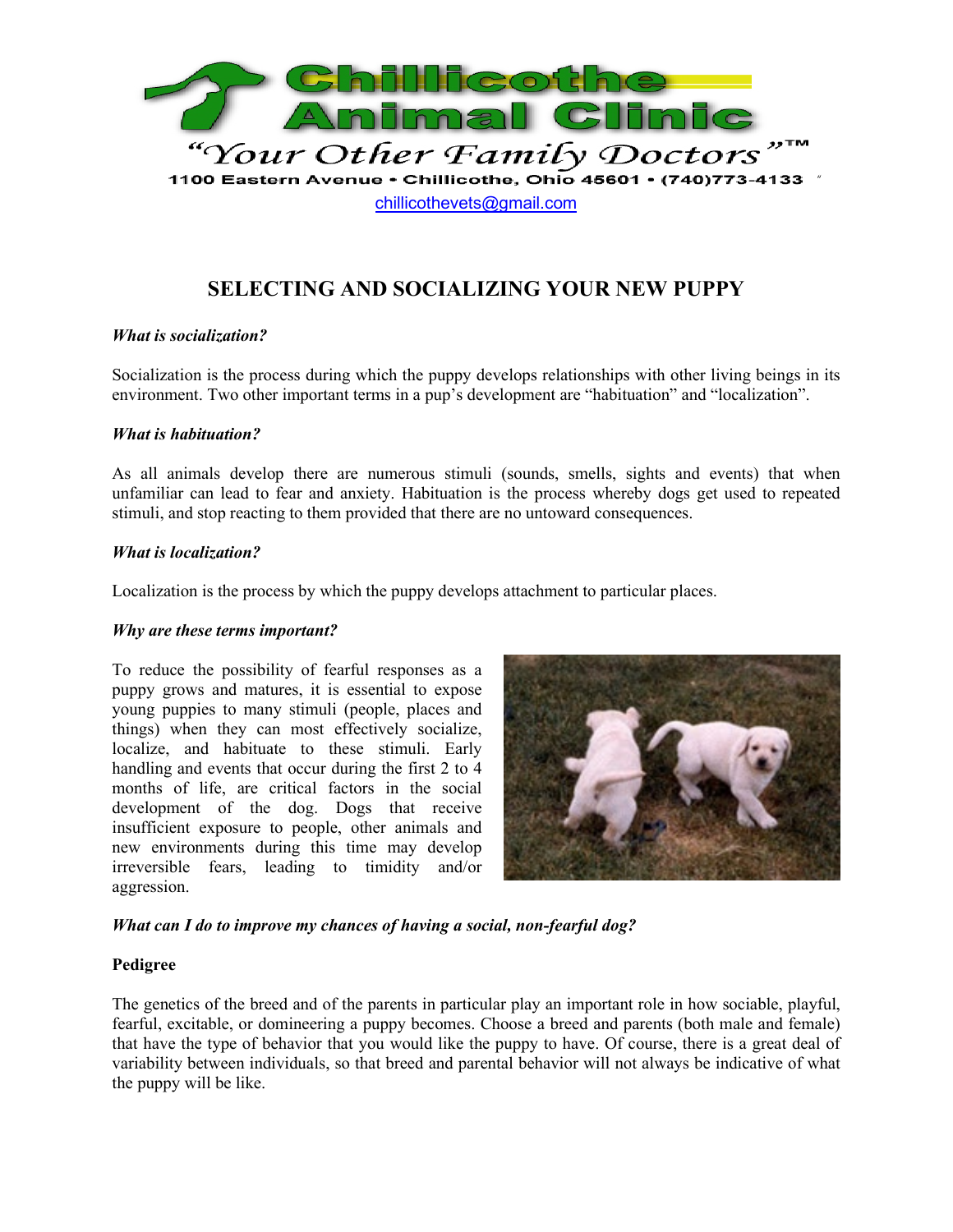#### **Puppy assessment**

Even the most social and playful of puppies may become fearful and aggressive as they develop out of puppyhood. Avoid selecting puppies that are shy, withdrawn or fearful. But selecting a friendly and nonfearful puppy does not ensure that this behavior will persist into adulthood. In fact, little or no predictive value has been found in assessing puppies under 3 months of age, since these puppies are still developing their social skills and many problem behaviors do not begin to emerge until sexual or social maturity. However, as puppies age these criteria do begin to become more reliable. Assessing the behavior of the parents, and understanding the behavior of a breed are far more critical than assessing an individual puppy.

## **Early handling**

Puppies that are stimulated and handled from birth to five weeks of age are more confident, social, exploratory, faster maturing and better able to handle stress as they develop. Puppies obtained from a breeder or home where they have had frequent contact and interaction with people are likely to be more social and less fearful as they develop.

## **Primary socialization**

There is a sensitive period in the development of most species when they develop social attachments with their own and other species, independent of punishment and rewards. In fact, both positive and negative events seem to accelerate socialization. The events that occur during this socialization period determines the puppy's future social partners, as well as to what species it feels it belongs. By recognizing the critical time frame in which canine socialization develops, you can help to ensure a healthy social attachment to people and other animals, including other dogs.

The primary socialization period for dogs begins at 3 weeks of age and is diminishing by 12 weeks. Peak sensitivity is at 6 - 8 weeks. Beyond 12 weeks there is a tendency to act fearfully towards new people,



animals and situations. Many young dogs will regress or become fearful again if they do not receive continued social interaction as they grow and develop. The 6-8 month period is another important time for socialization.

To help a healthy social relationship with other dogs throughout life, dogs should maintain their social contacts with their mother and littermates until 6 - 8 weeks of age. They should continue to have regular social interaction and play sessions with other dogs after it is taken into a new home. The puppy would likely do best if there was another dog in the new home, or if it had playmates in the neighborhood that it could interact with on a daily basis.

*What is the best age to obtain my new puppy?*

Since it is so important for the puppy to develop and maintain social attachments to their own kind, puppies ideally will remain with their mother and littermates until about 7 weeks of age. Then when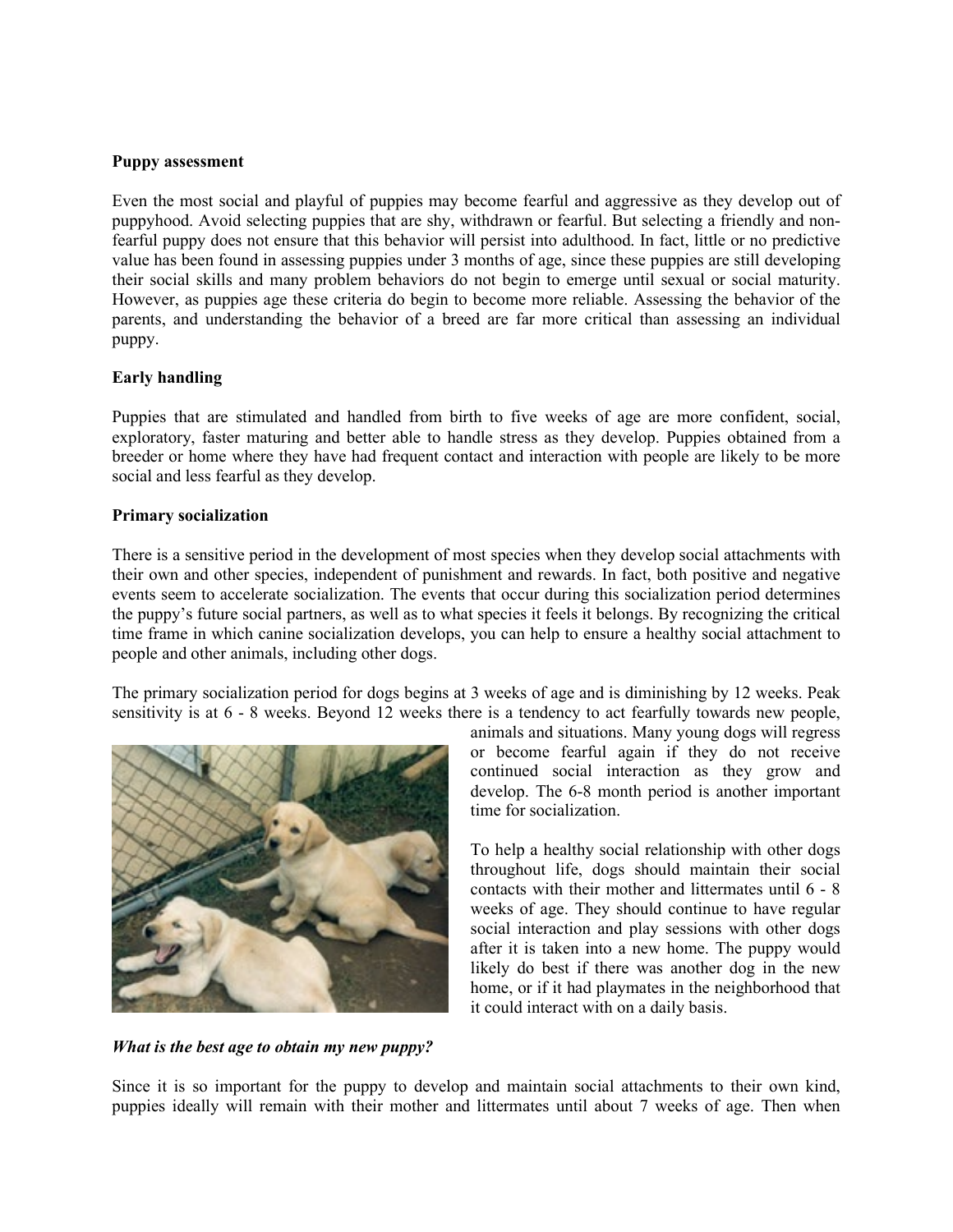placed in the new home they can expand their social contacts to new people and species while still in their primary socialization period. Also by this time puppies will begin to develop preferences for elimination sites, so that this timing can be helpful for house-training.

## *What can I do to assist my puppy in its social development?*

There should be little problem with a puppy that is less than 12 weeks of age developing healthy and lasting attachments to the people, sights and sounds in its new home. Your puppy is most likely to become fearful of stimuli that are not found in its day-to-day routine. Make a conscious effort to identify those people and situations that the puppy is not regularly exposed to. For example, if there are no children in the home, you might arrange regular play sessions with children. If you live in the country, make a few trips into the city, so that the puppy can be taken for walks on city streets, or through neighborhood plazas. Conversely, a puppy that grows up in the city might become fearful or aggressive toward farm animals that it was not exposed to during its early development.

Introduce your puppy to as many new people and situations as possible, beginning in its first three months of development. People in uniforms, babies, toddlers, the elderly, and the physically challenged are just a few examples that might lead to fear and anxiety, unless there is sufficient early exposure. Similarly, car rides, elevators, stairs, or the noises of cars, trains, airplanes, or hot air balloons are some examples of events and experiences to which the puppy might be usefully exposed.

One way to facilitate the introduction of the puppy to new situations and people is to provide a reward such as a favorite toy or biscuit each time it is exposed to a new stimulus. Having a stranger offer a biscuit to the puppy will teach it to look forward to meeting people and discourage hand-shyness since the puppy will learn to associate new friends and an outstretched hand with something positive. Once the puppy has learned to 'sit' on command, have each new friend ask it to 'sit' before giving the biscuit. This teaches a proper greeting and will make the puppy less likely to jump up on people.

Be certain that the puppy has the opportunity to meet and receive treats from a wide variety of people of all ages, races, appearance and both sexes during the formative months. There will of course, be times when your puppy is in a new situation and you do not have treats. Be sure then to use a happy tone of voice and encourage your puppy.



If your puppy seems to panic, back off a little and try again later, rather than aggravating the fear. Never reassure the fearful dog as this might serve to reward the fearful behavior.

## *Is it healthy to take my puppy out in public at such a young age?*

There is always a concern about the risks of taking the puppy out of its home before it is fully vaccinated because it may be exposed to infection before the vaccines have had time to become protective. However benefits gained from these new and early public appearances can be enormous and without them the risk of the puppy developing permanent fears or anxiety is a serious concern.

One solution is to have people and healthy vaccinated animals visit the puppy in its own home, until it is sufficiently vaccinated to be taken out. A compromise is to take the puppy out to meet people and other pets in low risk environments. As long as vaccines are up-to-date, taking the puppy for walks along the